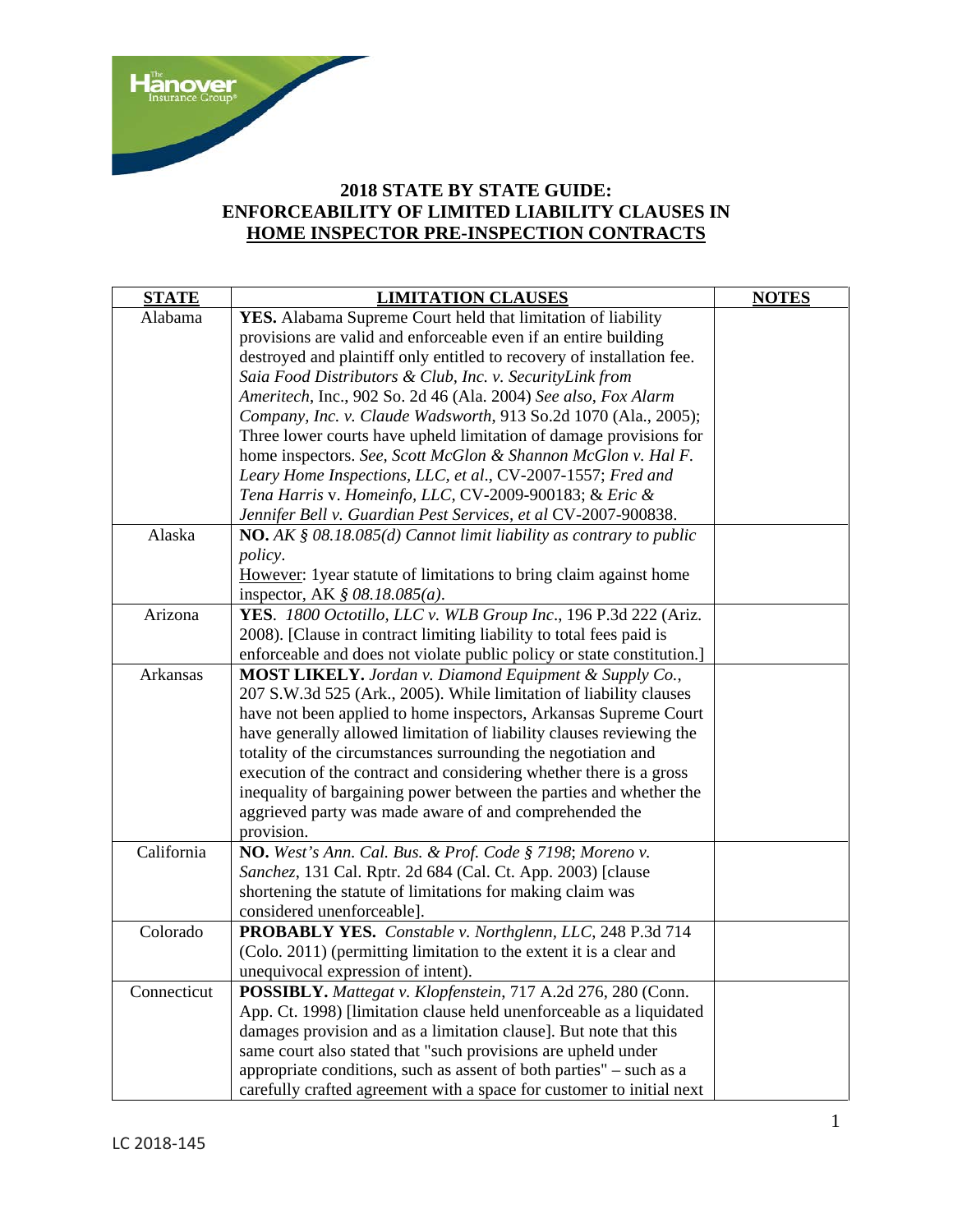|          | to the limitation of damages clause.                                             |  |
|----------|----------------------------------------------------------------------------------|--|
| Delaware | YES. J.A. Jones Construction Co. v. City of Dover, 372 A.2d 540                  |  |
|          | (Del. Sup. Ct. 1977); 6 Del. C. § 2704 [by implication]. D'Aguiar v.             |  |
|          | Heisler, 2011 WL 6951847 (Del. Com. Pl. Dec. 15, 2011)                           |  |
|          | (unpublished) [limitation clause in home inspector contract                      |  |
|          | analyzed as liquidated damages clause and considered enforceable                 |  |
|          | because damages were uncertain and the amount agreed upon was                    |  |
|          | reasonable]. However, note that a contract provision waiving                     |  |
|          | prospective negligence "must be crystal clear and unequivocal" to                |  |
|          | insulate a party from liability for possible future negligence. $25\pm$          |  |
|          | Similarly, "if one party is to be held to release a claim for fraud in           |  |
|          | the execution of the release itself, the release should include a                |  |
|          | specific statement of exculpatory language referencing the fraud."               |  |
|          | Riverbend Cmty., LLC v. Green Stone Eng'g., LLC, 55 A.3d 330,                    |  |
|          | 2012 Del. LEXIS 547, 2012 WL 4950759                                             |  |
| Florida  | POSSIBLY - Orkin Exterminating Co., Inc. v. Petsch, 872 So.2d                    |  |
|          | 259 (Fla. Ct. App., 2004) (note case dealt with an arbitration                   |  |
|          | provision not a limitation of liablity clause). However, there is also           |  |
|          | Witt v. La Gorce Country Club, Inc., 35 So. 3d 1033 (Fla. $3^{rd}$ Dist.         |  |
|          | Ct. App. 2010) which rendered it unenforceable. If the home                      |  |
|          | inspector is a professional engineer, it is far more likely that the             |  |
|          | clause will be unenforceable. In Moransais v. Heathman, 744 So.                  |  |
|          | 2d 973 (1999), the Florida Supreme Court held that an engineering                |  |
|          | company that performed a home inspection could be sued for                       |  |
|          | professional malpractice notwithstanding a contract existed                      |  |
|          | between the homeowner and the engineering company limiting the                   |  |
|          |                                                                                  |  |
|          | firm's liability to \$50,000.                                                    |  |
| Georgia  | PROBABLY - Redding v. Tanner, 231 Ga. App. 250, 251, 498                         |  |
|          | S.E.2d 156, 157 (1998). Or Monitronics Int'l, Inc. v. Veasley, 323               |  |
|          | Ga. App. 126, 746 S.E.2d 793, (2013 Ga. App Ct.) (Limited                        |  |
|          | liability are "not void as against public policy unless they relieve             |  |
|          | liability for acts of gross negligence or willful or wanton conduct."            |  |
|          | They must also "be explicit, prominent, clear and unambiguous."                  |  |
| Hawaii   | PROBABLY. Fujimoto v. Au, 19 P.3d 699 (Hawaii, 1997)                             |  |
|          | [limitation clauses are strictly construed, but upheld, unless (1)               |  |
|          | violates statute, $(2)$ contrary to <i>substantial</i> public interest, or $(3)$ |  |
|          | unconscionable]. Must be freely bargained and not unconscionable.                |  |
| Idaho    | <b>YES</b> – The Idaho appellate courts do not appear to have addressed          |  |
|          | the use of exculpatory clauses by home inspectors. However, the                  |  |
|          | Idaho Supreme Court has held in various cases that "[a] contracting              |  |
|          | party may absolve himself from certain duties and liabilities under              |  |
|          | the contract, subject to certain limitations." Jesse v. Lindsley, 233            |  |
|          | P.3d 1, 6 (Idaho 2008). See also Lee v. Sun Valley Co., 695 P.2d                 |  |
|          | 361, 363 (Idaho 1984) ("We have previously held that parties to a                |  |
|          | transaction may agree by contract to limit liability for negligence or           |  |
|          | contractually waive rights and remedies, subject to certain                      |  |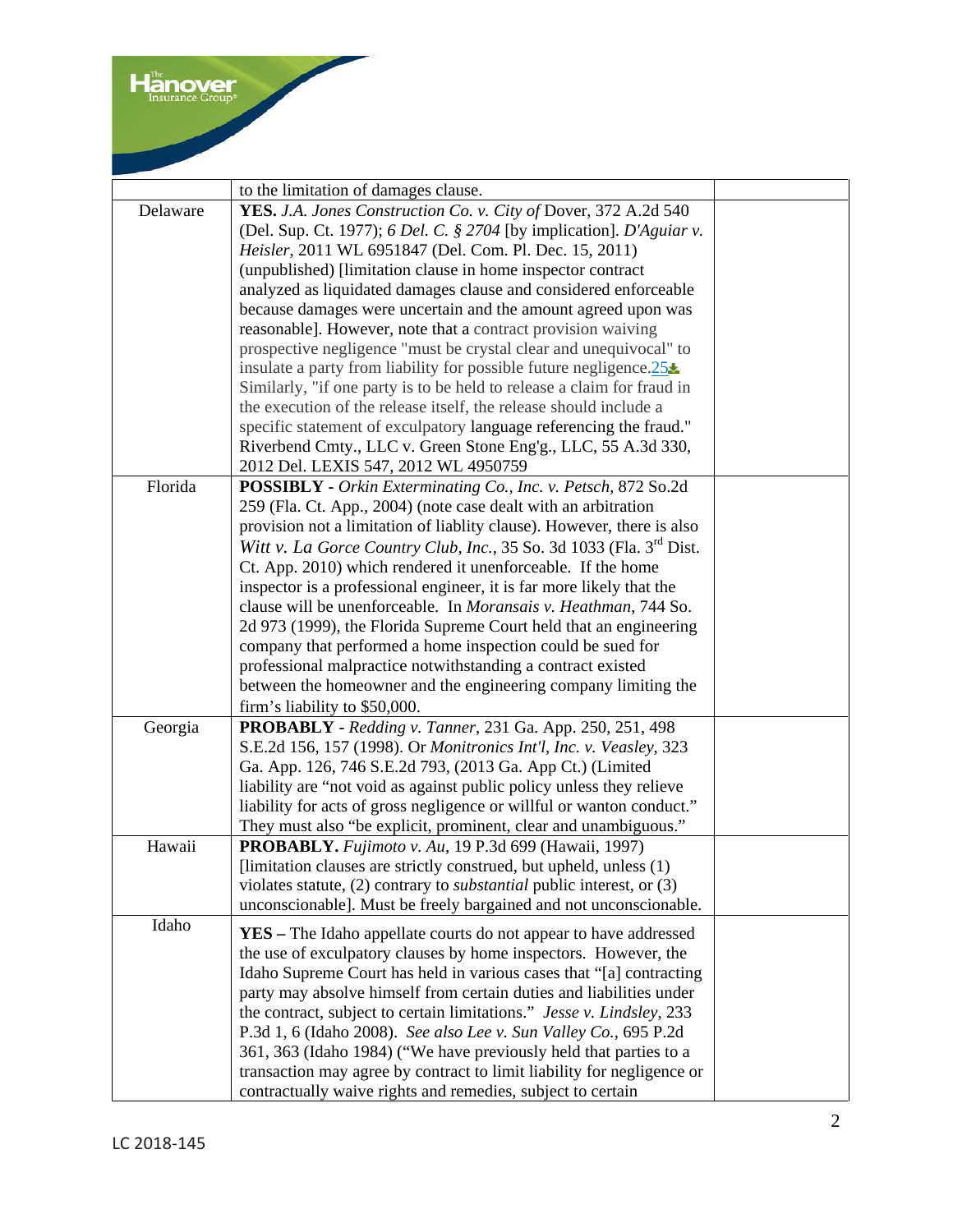|          | exceptions."). The general rule sustaining exculpatory clauses is            |  |
|----------|------------------------------------------------------------------------------|--|
|          | subject to two exceptions: "Agreements exempting a party from                |  |
|          | liability for negligence will be upheld unless the party owes to the         |  |
|          | other party a public duty created by statute or the other party is at        |  |
|          | an obvious disadvantage in bargaining power." Morrison v. Nw.                |  |
|          | Nazarene Univ., 273 P.3d 1253, 1254 (Idaho 2012). See also Jesse,            |  |
|          | 233 P.3d at 6 (quoting Lee, 695 P.2d at 363) (describing the                 |  |
|          | exceptions to exculpatory clauses as $\degree(1)$ one party is at an obvious |  |
|          | disadvantage in bargaining power; or (2) a public duty is involved           |  |
|          | (public utility companies, common carriers)"); Wattenbarger v.               |  |
|          | A.G. Edwards & Sons, Inc., 246 P.3d 961, 974 (Idaho 2010) ("We               |  |
|          | found unconscionability sufficient to invalidate a contractual               |  |
|          | limitation of liability").                                                   |  |
| Illinois | YES - LIMITED Chicago Steel Rule & Die Fabricators Co. v.                    |  |
|          | ADT Security Systems, Inc., 763 N.E.2d 389 (Ill. App. Ct., 2002);            |  |
|          | Zerjal v. Daech & Bauer Constr., Inc., 405 Ill. App. 3d 907 (Ill.,           |  |
|          | 2010) [Illinois Home Inspector License Act does not change the               |  |
|          | enforceability of limitation clauses]. To avoid unconscionability            |  |
|          |                                                                              |  |
|          | argument, the provision should be 'clear and explicit.' See Zerjal,          |  |
|          | 405 Ill. App. 3d at 913-914. BUT, Zerjal was criticized by the               |  |
|          | Virginia Supreme Court, which indicated limitation provisions                |  |
|          | cannot be over expansive: The "Unconditional Release and                     |  |
|          | Limitation of Liability" set forth in parties' home inspection               |  |
|          | agreement was invalid and unenforceable because it was contrary to           |  |
|          | public policy of the State Finch v. Inspectech, LLC, 229 W. Va.              |  |
|          | 147, 727 S.E.2d 823 (2012).                                                  |  |
| Indiana  | <b>YES – LIMITED</b> Exculpatory clauses are presumed to be freely           |  |
|          | bargained for and are not prohibited by public policy. Crowe v.              |  |
|          | Boofter, 790 N.E.2d 608, 611 (Ind. Ct. App. 2003). However, there            |  |
|          | are exceptions for contracts which are unconscionable, which affect          |  |
|          | public interest, or where the parties have unequal bargaining                |  |
|          | power. Id. A standardized contract is not automatically                      |  |
|          | unenforceable because of unequal bargaining power between the                |  |
|          | parties. "There must also be a showing that the contract is                  |  |
|          | unconscionable, i.e., one which contains unreasonable or unknown             |  |
|          | terms and is the product of inequality of bargaining power."                 |  |
|          | Rumple v. Bloomington Hosp., 42 N.E.2d 1309, 1313 (Ind. Ct. App.             |  |
|          | 1981). See also Pinnacle Computer Servs. v. Ameritech Publishing,            |  |
|          | 642 N.E.2d 1011, 1016 (Ind. Ct. App. 1994).                                  |  |
|          |                                                                              |  |
| Iowa     | <b>PROBABLY.</b> A pre-inspection limited liability clause has not           |  |
|          | been tested in Iowa courts. Baker v. Stewarts, 433 N.W.2d 706                |  |
|          | (Iowa 1988). The Iowa Supreme Court, in Baker, stated its                    |  |
|          | preference to not interfere with the right to contract "by enabling          |  |
|          | parties to escape their valid contractual obligation on the ground of        |  |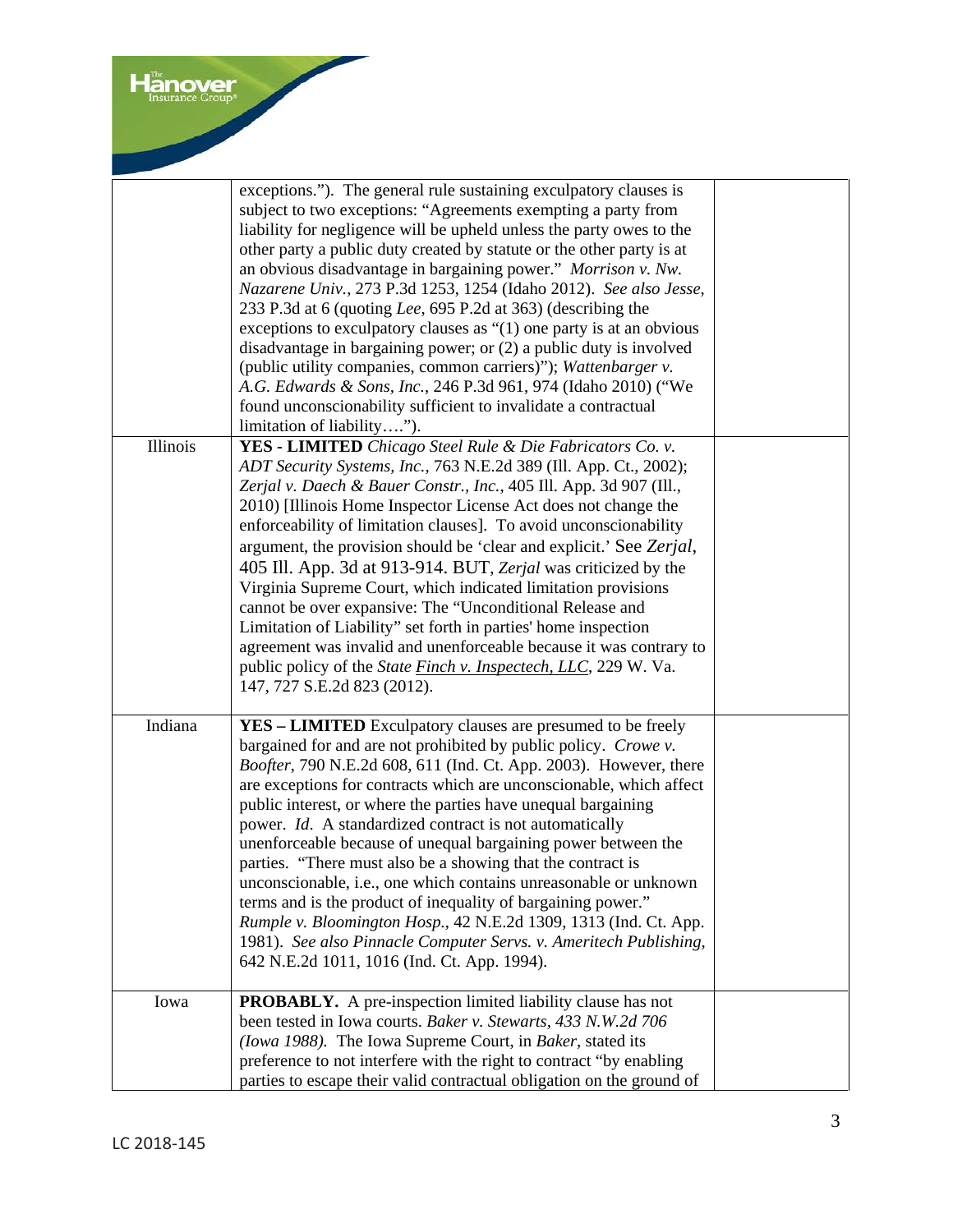|           | public policy <b>unless</b> the preservation of the general public welfare |  |
|-----------|----------------------------------------------------------------------------|--|
|           | imperatively so demands" (i.e. public interest). The Court pointed         |  |
|           | out a number of factors to determine whether a contract was one            |  |
|           | affected with a "public interest." The Court noted that courts in          |  |
|           | other states have refused to extend a public policy exemption to           |  |
|           | transactions by "tradesmen in the marketplace" (the example in the         |  |
|           | Tennessee case cited was auto repairmen). The Baker court upheld           |  |
|           | the exculpatory clause in the case of a cosmetology school's               |  |
|           | services. Thus, it is probable that a court would allow a limited          |  |
|           | liability clause, but not a given.                                         |  |
| Kansas    | YES. Santana v. Olguin, 41 Kan. App. 2d 1086, 1089-91, 2098 P.3d           |  |
|           | 328 (2009) (limitation of liability clause in home inspection              |  |
|           | contract is valid and enforceable so long as it is not ambiguous or        |  |
|           | unconscionable); Moler v. Melzer, 24 Kan. App. 2d 76, 78-79, 942           |  |
|           | P.2d 643 (1997) (enforcing limitation of liability clause in home          |  |
|           | inspection contract).                                                      |  |
| Kentucky  | NO. Mullins v. Northern Kentucky Inspections, Inc., 2010 WL                |  |
|           | 3447630 (Ky. Ct. App. Sept. 3, 2010) (unpublished) [holding                |  |
|           | limitation clause void as against public policy]. See also,                |  |
|           | Cumberland Valley Contractors, Inc. v. Bell County Coal Corp.,             |  |
|           |                                                                            |  |
|           | 238 S.W.3d 644 (Ky. 2007 and Speedway Superamerica, LLC v.                 |  |
|           | $Erin$ , 250 S.W.3d 339 (Ky.App. 2008) (both cases focusing on the         |  |
|           | unequal bargaining power of the contracting parties).                      |  |
| Louisiana | MOST LIKELY - LIMITED. Cameron v. Bruce, 981 So. 2d 204                    |  |
|           | (La. Ct. App. 2008) [Remanded case to trial court for failing to           |  |
|           | consider whether home inspector's failure to report structural             |  |
|           | problems constituted gross negligence that would invalidate                |  |
|           | limitation of liability clause in home inspection contract pursuant to     |  |
|           | LSA-C.C. Art. 2004's proscription against excluding limits of              |  |
|           | liability for "intentional or gross fault"]. Note, Wilson v. Two SD,       |  |
|           | LLC, 186 So. 3d 103 (La. Ct. App. 2015) where limitation of                |  |
|           | liability was found deficient because it was not in writing in a           |  |
|           | signed contract (instead language was at the bottom of page of             |  |
|           | design plans in small print) and buyers claim they never saw or            |  |
|           | consented to the provision.                                                |  |
| Maine     | <b>YES – LIMITED.</b> Maine generally upholds liability waivers when       |  |
|           | they "expressly spell out with the greatest particularity the intention    |  |
|           | of the parties contractually to extinguish negligence liability" Lloyd     |  |
|           | v. Sugarloaf Mt. Corp., 2003 ME 117, para 8, 833 A.2d 1, 4 (2003);         |  |
|           | See also, <i>Hardy v. St. Clair</i> , 1999 M 142, 739 A.2d 368, 370        |  |
|           | (1999). The only case directly dealing with a home inspector               |  |
|           | contract is a Superior Court case, Morgan v. Criterium - Mooney            |  |
|           | Engineers, et al., Maine Sup. Ct., Cumb. Cty, Docket No.: CV-07-           |  |
|           | 381 (Dec 16, 2009) where court did not uphold a limitation for             |  |
|           | "liability for loss suffered by the client due to any cause" and not       |  |
|           | limited to "negligence." See also, Emery Waterhouse Co. v. Lea,            |  |
|           | 467 A.2d 986 (Me., 1983)(must expressly use the word                       |  |
|           |                                                                            |  |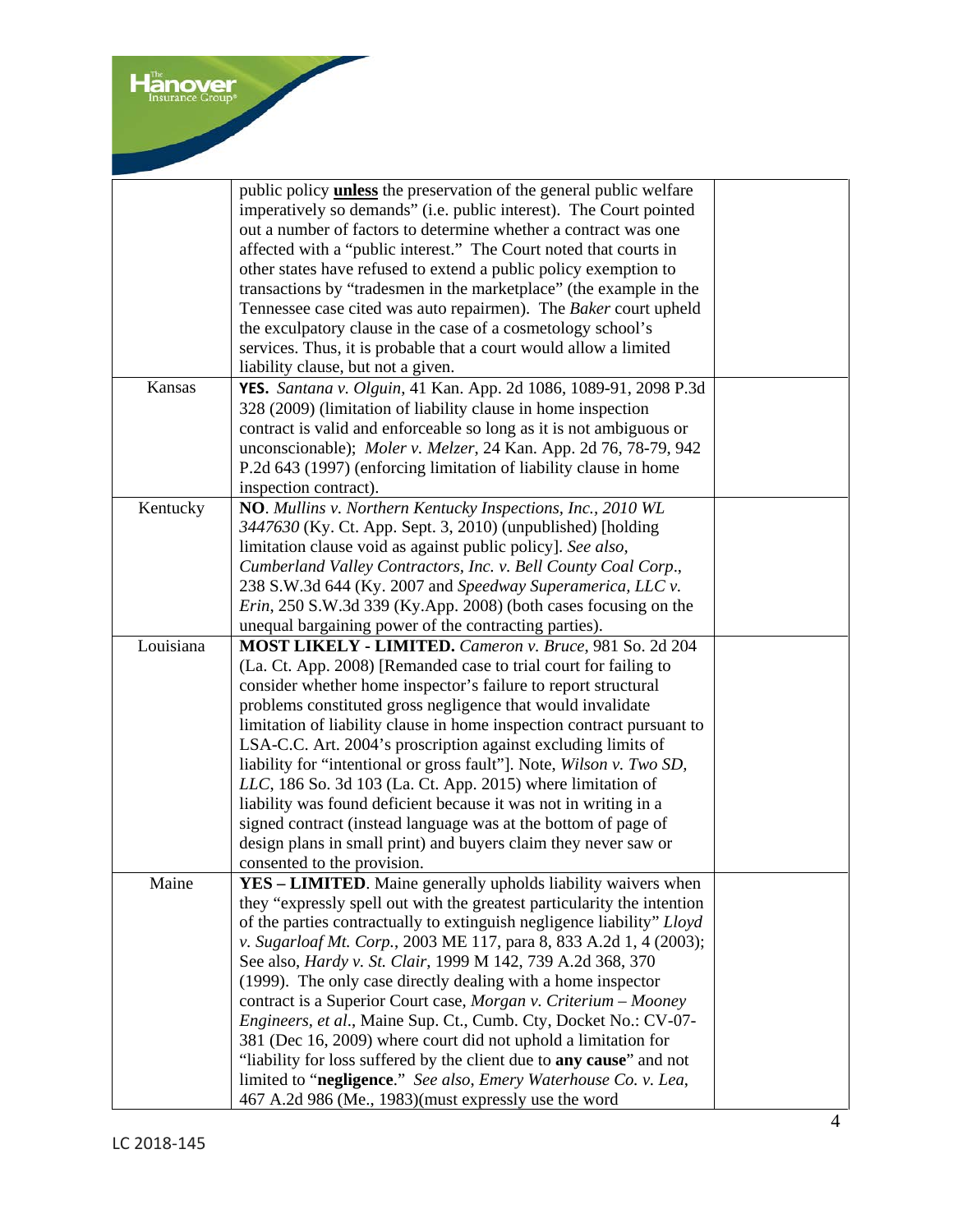|               | "negligence").                                                                                                                                                                                                                                                                                                                                                                                                                                                                                                                                                                                                                                                                                                                                                                                                                                        |                                                                                                       |
|---------------|-------------------------------------------------------------------------------------------------------------------------------------------------------------------------------------------------------------------------------------------------------------------------------------------------------------------------------------------------------------------------------------------------------------------------------------------------------------------------------------------------------------------------------------------------------------------------------------------------------------------------------------------------------------------------------------------------------------------------------------------------------------------------------------------------------------------------------------------------------|-------------------------------------------------------------------------------------------------------|
| Maryland      | <b>YES.</b> Md. Code Ann., Bus. Occ. & Prof. § 16-4A-01(c) (West 2008)<br>(requiring only that "[a]ny limitation of the liability for any<br>damages resulting from the report on the home inspection shall be<br>agreed to in writing by the parties to the home inspection prior to<br>the performance of the home inspection"); The Maryland Circuit<br>Court also held that the limitation of liability clauses limiting<br>recovery to the fee for the inspection was valid because the contract<br>was not the product of unfair bargaining power. See Baker vs. Roy<br>Haas Assocs. 97 MD.App. 371 Ct of Appeals 1993)                                                                                                                                                                                                                         |                                                                                                       |
| Massachusetts | NO. M.G.L. Title XVI, Chap. 112, §225 requires that a licensed<br>home inspector must maintain an errors and omissions policy of at<br>least \$250,000 in the aggregate. In addition, pursuant to $M.G.L.$<br>Title XVI, Chap. 112, §225 (6)(v), a home inspector may have his<br>or her home inspector license denied, refused to renew, limited,<br>suspended or revoked if the home inspector attempts to limit<br>liability for negligent or wrongful errors or omissions by use of a<br>clause within a performance contract that limits the costs of<br>damages for negligent or wrongful errors or omissions. (Note,<br>pursuant to $(6)(vi)$ , performing an inspection without the requisite<br>errors and omissions insurance, subjects the home inspector to<br>same potential sanctions as $(6)(v)$ .                                     | Use of<br>Limitation<br>Clause opens up<br>Home Inspector<br>to potential<br>discipline of<br>license |
| Michigan      | YES. Dean v. Haman, No. 259120, 2006 WL 1330325 (Mich. Ct.<br>App. May 16, 2006) [upholding contract for home inspection which<br>limited statute of limitations to six months where statute provides<br>six years]; Michigan Nat'l Bank v. St. Paul Fire & Marine Ins. Co.,<br>566 N.W.2d 7 (Mich. Ct. App., 1997); Shotak v. Vic Tanny Int'l.,<br>Inc., 513 N.W.2d 428 (Mich. Ct. App., 1994).                                                                                                                                                                                                                                                                                                                                                                                                                                                      |                                                                                                       |
| Minnesota     | YES - LIMITED. Schlobohm v. Spa Petite, Inc., 326 N.W.2d 920<br>(Minn. Sup. Ct. 1982) [Exculpatory clauses are enforceable<br>provided they do not violate public policy and include claims for<br>willful conduct]. In addition, there cannot be coercive power<br>imbalances like a "health adviser" directed a person to participate<br>in a gym program. See, Schlobohm, 326 N.QW.2s at 925 (followed<br>by State v. Wenthe, 839 N.E.2d 83, 2013 Minn. LEXIS 657 (Minn.<br>Sup. Ct. 2013). Minnesota courts apply a two-part test to determine<br>whether an exculpatory clause comports with public policy, (1)<br>disparity of bargaining power between parties and (2) types of<br>services whether public or essential service. DeWitt v. London Rd.<br>Rental Ctr., Inc., 899 N.E.2d 883, 2017 Minn. App. LEXIS 95<br>(Minn. Ct. App. 2017). |                                                                                                       |
| Mississippi   | <b>NO.</b> Pitts v. Watkins, 905 So. 2d 553 (Miss. 2005) (en banc)<br>[limitation clause in home inspection contract is unenforceable as<br>substantively unconscionable because it deprives home buyers of<br>adequate remedy]. Note, that in Pitts, the liability was limited to<br>\$200, required client to use arbitration, but allowed inspector to file                                                                                                                                                                                                                                                                                                                                                                                                                                                                                        |                                                                                                       |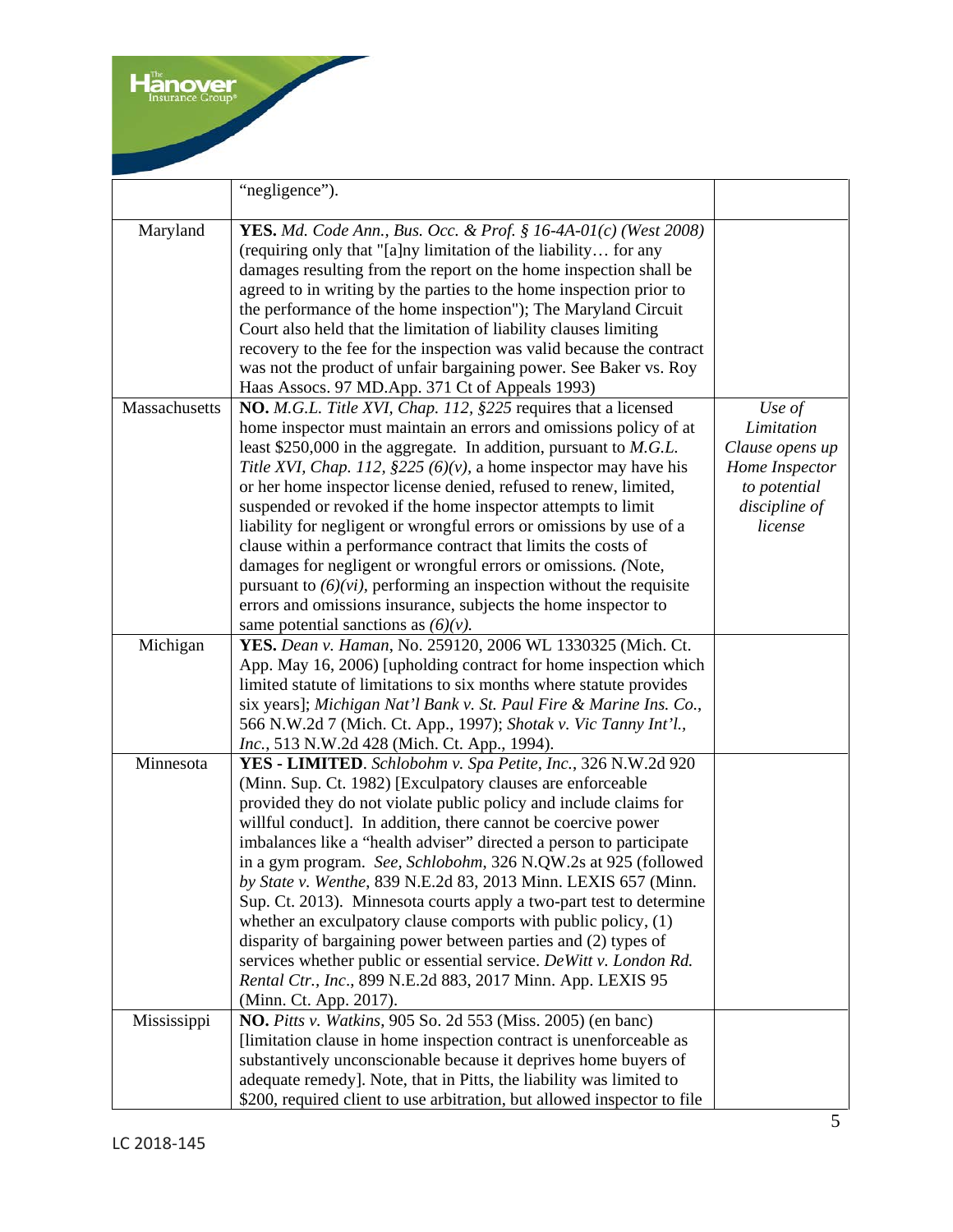|          | in court to collect unpaid fees. There have been other professions<br>(termite inspectors) that have allowed various limitations of<br>liability. Thus, limitations of liability are generally disfavored, but<br>a well-drafted and negotiated contract containing a limitation clause<br>may be enforceable.                                                                                                                                                                                                                                                                                                                                                                                                                                                                                                                               |  |
|----------|----------------------------------------------------------------------------------------------------------------------------------------------------------------------------------------------------------------------------------------------------------------------------------------------------------------------------------------------------------------------------------------------------------------------------------------------------------------------------------------------------------------------------------------------------------------------------------------------------------------------------------------------------------------------------------------------------------------------------------------------------------------------------------------------------------------------------------------------|--|
| Missouri | <b>QUESTIONABLE.</b> Purcell Tire & Rubber Company, Inc., 59<br>S.W.3d 505 (Mo. banc. 2001) In Purcell, the Supreme Court of<br>Missouri held a limitation provision/agreement enforceable, where<br>the case involved an inspection agreement between purchaser of an<br>aircraft and an inspection company hired to prepare a report. The<br>court, in holding that the agreement was enforceable, noted 2<br>important things: 1) the sophistication of the parties involved in the<br>deal (which creates grounds for argument when dealing with<br>perhaps less sophisticated home buyers, e.g., first time home buyer<br>as opposed to a real estate company or more sophisticated party);<br>and 2) economic damages being at issue as opposed to personal<br>injury or other damages.                                                |  |
| Montana  | <b>PROBABLY NO.</b> Montana Supreme Court has repeatedly held<br>that limited liability clauses are enforceable so long as they do not<br>absolve a party of all liability. Zirkelbach Constr., Inc. v. DOWL,<br>LLC, 2017 MT 238, para 16, 389 Mont. 8, 12, 402 P.3d 1244, 1247<br>(holding that a contract limiting damages to a set amount does not<br>violate public policy); See M.C.A. $$28-2-702$ (2017)(Cannot<br>exempt responsibility for fraud, willful injury or violation of the<br>law); Miller v. Fallon County, 721 P.2d 342 (Mt., 1986). See also<br>Am. Music Co. v. Higbee, 2004 MT 349, para 23, 324 Mont. 348,<br>354, 103 P.3d 518, 522 (Will not enforce provisions limiting<br>liability if the agreement is a contract of adhesion, and the clause<br>limiting liability is unreasonably favorable to the drafter). |  |
| Nebraska | <b>PROBABLY.</b> Ray Tucker & Sons, Inc. v. GTE Directories Sales<br>Corp., 571 N.W.2d 64 (Neb., 1997) [limitation clause is not<br>enforced if unconscionable or in contravention of public policy];<br>Hearst-Argyle Props. v. Entrex Commn. Servs., 778 N.W.2d 465<br>(Neb., 2010).<br>**Depends on whether Nebraska courts would consider a limitation<br>clause in the home inspection context against public policy.                                                                                                                                                                                                                                                                                                                                                                                                                   |  |
| Nevada   | <b>PROBABLY.</b> At least one Nevada case supports the conclusion<br>that a limitation on liability or exculpatory clause will be enforced<br>generally. In Agric. Aviation Engr. Co. v. Bd. of Clark County<br>Com'rs, 794 P.2d 710, 712–13 (Nev. 1990), citing from Richard's 5<br>& 10 v. Brooks Harvey Realty INV, 264 Pa.Super. 384, 399 A.2d<br>1103 (1979), the court held that even though an exculpatory clause<br>may be generally valid, additional standards must be met. These<br>standards are: (1) contracts must be construed strictly; (2) such<br>contracts must spell out the intention of the party with the greatest<br>particularity. (3) such contracts must be construed with every                                                                                                                                  |  |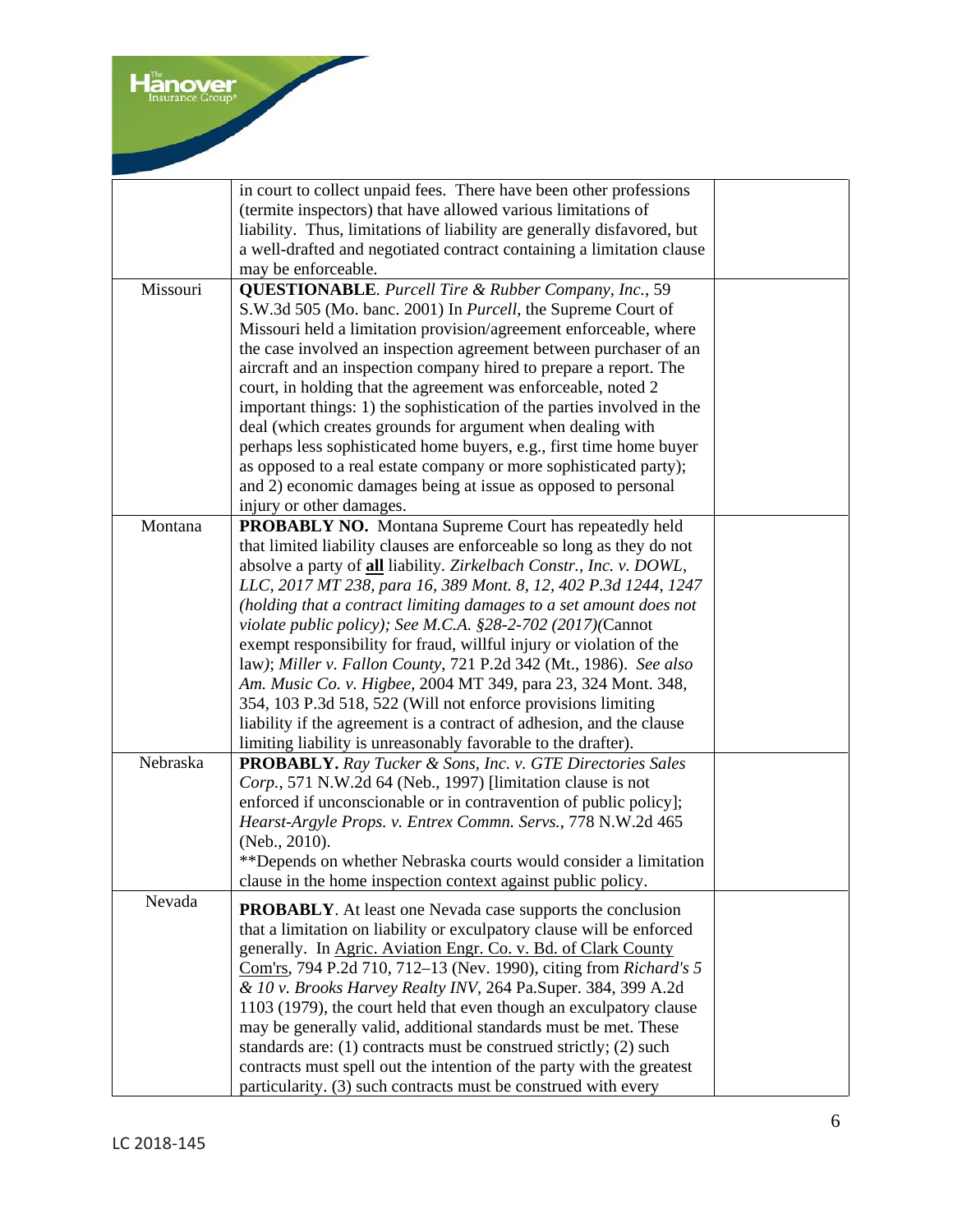|                             | intendment against the party who seeks immunity from liability<br>(4) the burden to establish immunity from liability is upon the party<br>who asserts such immunity                                                                                                                                                                                                                                                                                                                                                                                                                                                                                                                                                                                                                                    |                                                                                   |
|-----------------------------|---------------------------------------------------------------------------------------------------------------------------------------------------------------------------------------------------------------------------------------------------------------------------------------------------------------------------------------------------------------------------------------------------------------------------------------------------------------------------------------------------------------------------------------------------------------------------------------------------------------------------------------------------------------------------------------------------------------------------------------------------------------------------------------------------------|-----------------------------------------------------------------------------------|
| ${\hbox{New}}$<br>Hampshire | <b>PROBABLY.</b> PK's Landscaping, Inc. v. New England Telephone<br>& Telegraph Co., 519 A.2d 285 (N.H., 1986) [enforcing limitation<br>clause, but stating that such clauses cannot limit liability for gross<br>negligence].                                                                                                                                                                                                                                                                                                                                                                                                                                                                                                                                                                          |                                                                                   |
| New Jersey                  | NO. Lucier v. Williams, 366 N.J. Super. 485, 841 A.2d 907 (2004)<br>(declaring limitation of liability provision (To \$500) in home<br>inspection contract to be unconscionable and violative of public<br>policy). But, arbitration clauses are enforceable. Id.                                                                                                                                                                                                                                                                                                                                                                                                                                                                                                                                       | Use of limitation<br>clause opens<br>home inspector<br>to disciplinary<br>matters |
| New Mexico                  | YES. New Mexico Court of Appeals upheld a limitation of<br>liability clause because clause did not seek to contract away all<br>liability but to limit the amount of damages it had to pay for its own<br>negligence. Note, that the limitation in Fort Knox was for \$50,000<br>(28 times fee received of \$1,750. Fort Knox Self Storage Inc. v.<br>Western Technologies, Inc., 142 P.3d 1 (N.M. Ct. App., 2006). See<br>federal court Valhal Corp. v. Sullivan Assocs., Inc., 44 F.3d 195,<br>204 (3d Cir. 1995)(holding that proper measure does not compare<br>liability cap to final verdict but rather to party's expected<br>compensation, and opining that cap of greater of \$5,000 or design<br>professional's \$7,000 fee, while arguably "nominal when compared<br>to the final verdict.") |                                                                                   |
| New York                    | YES - LIMITED. Rector v. Calamus Group, Inc., 17 A.D.3d 960<br>(N.Y. App. Div., 2005) [enforcing clause limiting liability to the<br>cost of inspection]; Elena Schietinger, et al. v. Tauscher Cronacher<br>Professional Engineers, P.C., 40 A.D.3d 954 (N.Y. App. Div.,<br>2007); Goldstein v. Carnell, 74 A.D.3d 745 (N.Y. App. Div.,<br>2010); BUT see Smith-Hoy v. AMC Prop. Evaluations, Inc., 52<br>A.D.3d 809 (2008) [dicta stating home inspector cannot limit<br>liability for gross negligence]. Note also that the limitation clause<br>must state the limitation, meaning, if limited to the cost of the<br>inspection, it must clearly say it. O'csay v. Yolo Equities Corp.,<br>2009 N.Y. Misc LEXIS 5748.                                                                               |                                                                                   |
| North<br>Carolina           | YES-The following case stands for the proposition that limitations<br>of liability can be enforceable if the contract is not unconscionable.<br>This was a land surveyor contracting with a grading contractor.<br>Blaylock Grading Co., LLP v. Smith (April 1, 2008 189 N.C.App.<br>508658 S.E.2d 680).                                                                                                                                                                                                                                                                                                                                                                                                                                                                                                |                                                                                   |
| North Dakota                | YES - LIMITED. North Dakota will enforce limited liability<br>clauses. Scott Kondrad v. Bismarck Park District, 655 N.W.2d 411<br>(N.D., 2003) Limited liability clauses must be clear, unambiguous<br>and carefully drafted. Hillerson v. Bismarck Pub. Schools, 2013<br>ND 193, para 12, 840 N.W.2d 65, 69. See also See N.D.C.A. §9-<br>08-02 (2017)(Cannot exempt responsibility for fraud, willful injury                                                                                                                                                                                                                                                                                                                                                                                          |                                                                                   |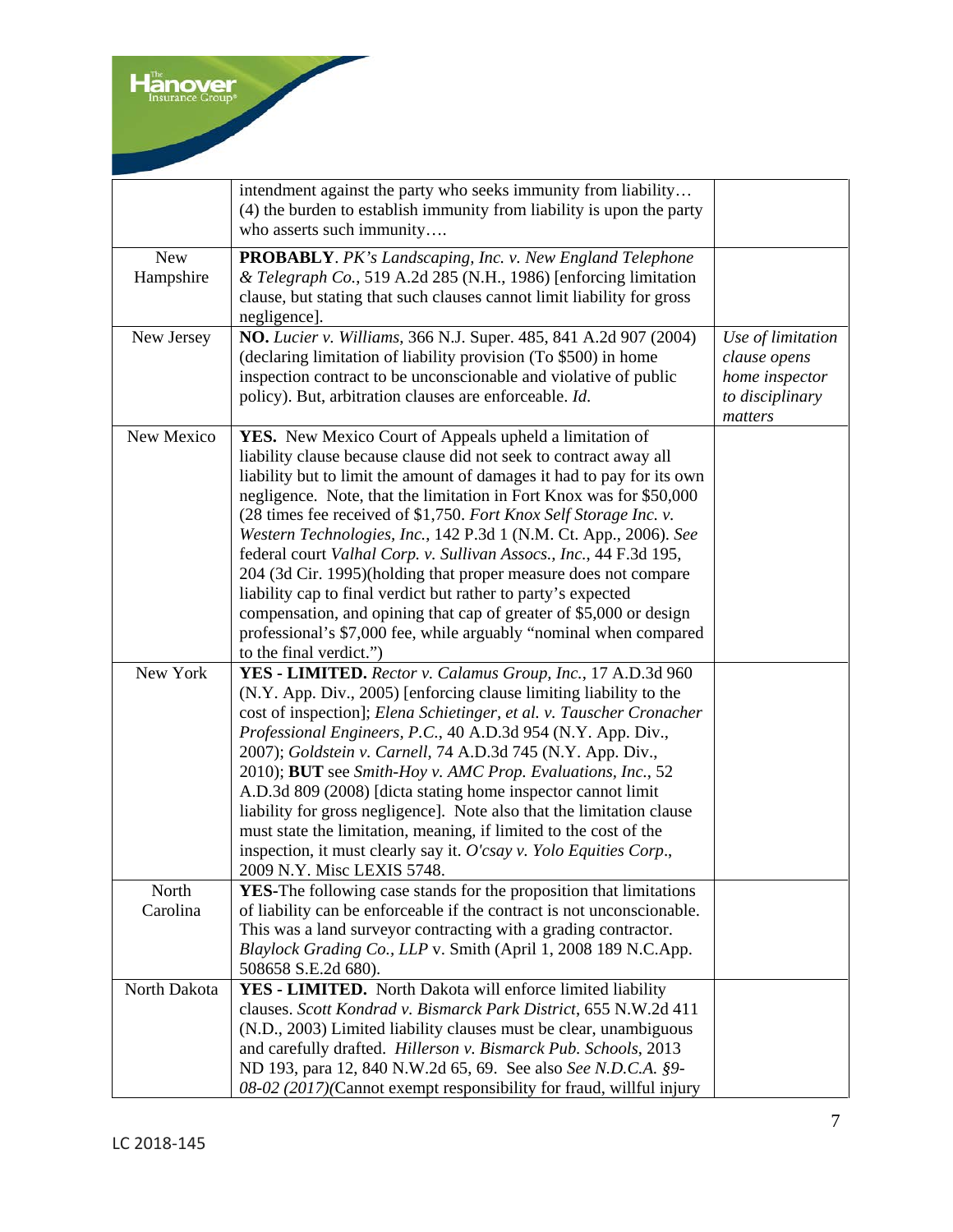|              | or violation of the law).                                                                                                                                                                                                                                                                                                                                                                                                                                                                                                                                                                                                                                                                                                                                                                                                                                          |  |
|--------------|--------------------------------------------------------------------------------------------------------------------------------------------------------------------------------------------------------------------------------------------------------------------------------------------------------------------------------------------------------------------------------------------------------------------------------------------------------------------------------------------------------------------------------------------------------------------------------------------------------------------------------------------------------------------------------------------------------------------------------------------------------------------------------------------------------------------------------------------------------------------|--|
| Ohio         | <b>PROBABLY YES.</b> The 11th Appellate District of the Court of<br>Appeals of Ohio held that a limitation of liability clause in a home<br>inspection agreement was not an unconscionable act under the<br>Consumer Safety Practices Act because it met specific guidelines<br>including: 1. The limitation portion was set off in a separate<br>paragraph and 2. Plaintiff admitted she read it before she signed it.<br>Barto v. Boardman Home Inspection, Inc., 2015-Ohio-5210. See<br>also, Green v. Full Service Property Inspections, LLC, 2013-Ohio-<br>4266, where the $9th$ District held that a limitation of liability clause<br>in a home inspection contract was not unconscionable.                                                                                                                                                                 |  |
| Oklahoma     | <b>PROBABLY - LIMITED.</b> Combs v. West Siloam Speedway<br>Corp., 2017 OK CIV APP 64, 406 P.3d 1064 [factual determination<br>of three factors necessary to prevail]; Schmidt v. U.S., 1996 OK 29,<br>912 P.2d 871 [generally enforceable, but "distasteful to the law."<br>"clause will never avail to relieve a party from liability for<br>intentional, willful or fraudulent acts or gross, wanton negligence.];<br>Manning v. Brannon, 1998 OK CIV APP 17, 956 P.2d 156<br>[disclaimer not allowed, but bargained for contractual provision<br>may operate] but see Burd v. KL Shangri-La Owners, L.P., 2002<br>OK CIV APP 31, 67 P.3d 927 [general, nonspecific waiver is<br>unenforceable.]                                                                                                                                                                |  |
| Oregon       | PROBABLE. Estey v. MacKenzie Engineering, Inc. 927 P.2d 86<br>(Or. 1998) [Agreements to limit liability are "not favorites of the<br>court, but neither are they automatically voided." To contract away<br>liability before harm, the intent to do so must be "clearly and<br>unequivocally expressed." When the contract language is<br>ambiguous, it "will be construed against the party who drafted it"<br>and held unenforceable.]; Anderson v. Ashland Rental, Inc., 858<br>P.2d 470 (Or. Ct. App. 1993) [Agreement to limit liability must be<br>bargained for, called to the other party's attention, or conspicuous.];<br>Hoskins v. Inspector LLC, 961 P.2d 261 (Or. Ct. App. 1998)<br>[example of court bending over backward to find ambiguity in<br>home inspection contract in order to render limitation of liability<br>provision unenforceable]. |  |
| Pennsylvania | <b>YES</b> - <b>LIMITED.</b> 68 Pa.C.S. § 7507(a)(1) [a limitation on the<br>liability of a home inspector for gross negligence or willful<br>misconduct is void; however otherwise, a limitation of liability for<br>simple negligence is allowed].                                                                                                                                                                                                                                                                                                                                                                                                                                                                                                                                                                                                               |  |
| Rhode Island | PROBABLY NOT. Rhode Island Hosp. Trust Nat'l Bank v.<br>Dudley Serv. Corp., 605 A.2d 1325 (R.I. 1992); Crowther v.<br>Mariner Square Condo. Ass'n, 667 A.2d 789 (R.I. 1995). BUT see<br>R.I. Gen Laws $$5-65.1-11(12)$ [home inspector's license may be<br>suspended or revoked for including a limitation clause in<br>agreement].                                                                                                                                                                                                                                                                                                                                                                                                                                                                                                                                |  |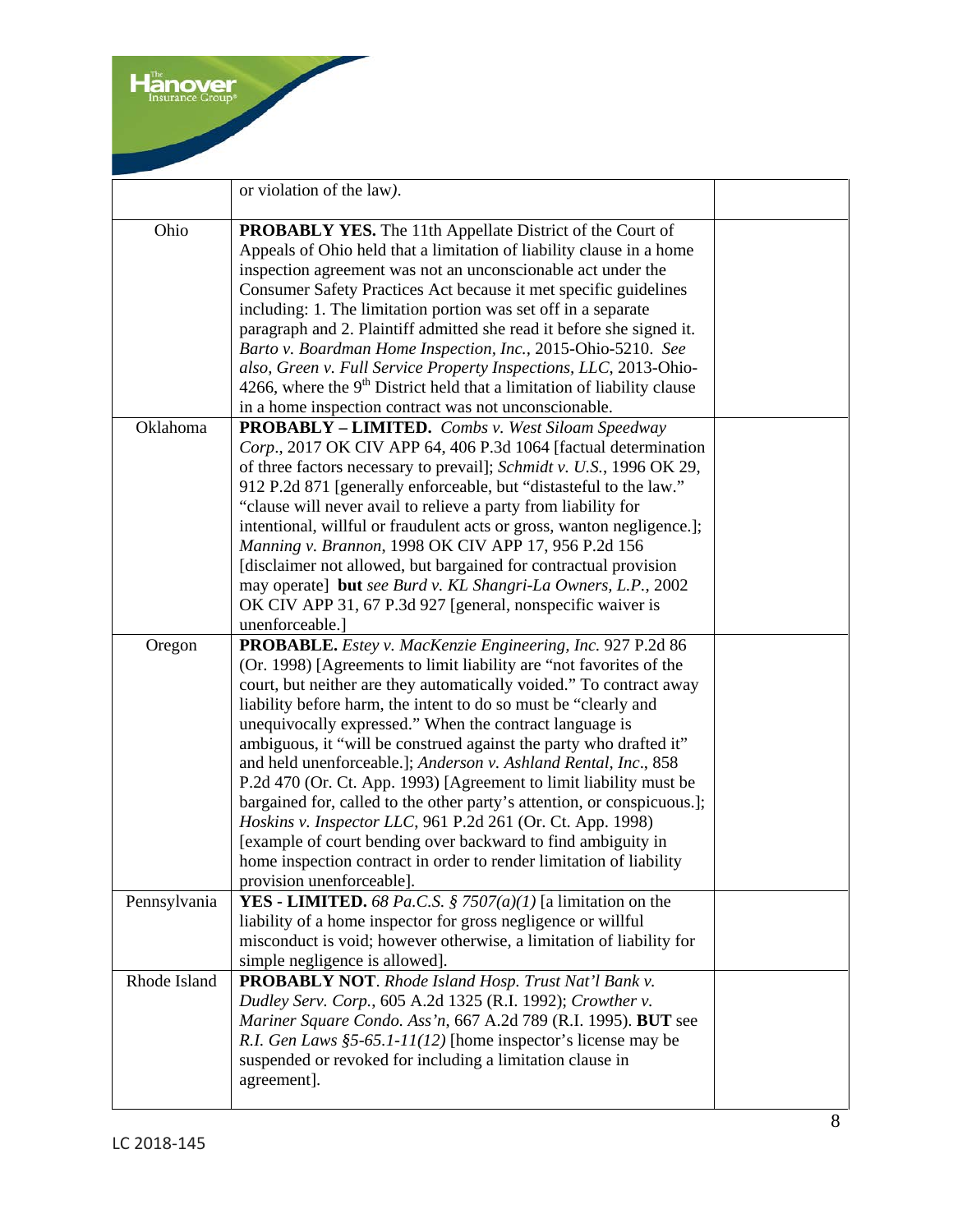| South<br>Carolina | YES. Gladden v Boykn - 2013 S.C. LEXIS 52 (Sup. Ct. South<br>Carolina March 27, 2013)(Supreme Court upheld contractual<br>limitation on home inspector's liability as long as not so oppressive<br>that no reasonable person would make it and no fair and honest<br>person would accept it.)                                                                                                                                                                                                                                                                                                                                                                                                                                                                                                                                                                                                                                                                                                                                                                                                                                                                                                                                                                                                                                                                                                                                                                                                  |  |
|-------------------|------------------------------------------------------------------------------------------------------------------------------------------------------------------------------------------------------------------------------------------------------------------------------------------------------------------------------------------------------------------------------------------------------------------------------------------------------------------------------------------------------------------------------------------------------------------------------------------------------------------------------------------------------------------------------------------------------------------------------------------------------------------------------------------------------------------------------------------------------------------------------------------------------------------------------------------------------------------------------------------------------------------------------------------------------------------------------------------------------------------------------------------------------------------------------------------------------------------------------------------------------------------------------------------------------------------------------------------------------------------------------------------------------------------------------------------------------------------------------------------------|--|
| South Dakota      | <b>PROBABLY YES.</b> Section 53-9-5 of South Dakota Legislative<br>Code voids clauses in certain types of contracts "except the parties"<br>may agree therein upon an amount presumed to be the damage for<br>breach in cases when it would be impractical or extremely difficult<br>to fix actual damages" SDCL Sec. 53-9-5. South Dakota laws<br>expressly permit limitations on damages. See, e.g., SDCL 57-A-2-<br>719(3). See also, Lee v. Beauchere, 337 N.W. 2d 827, 828(S.D.<br>1983).                                                                                                                                                                                                                                                                                                                                                                                                                                                                                                                                                                                                                                                                                                                                                                                                                                                                                                                                                                                                 |  |
| Tennessee         | NO. Carey v. Merritt, 148 S.W.3d 912 (Tenn. Ct. App., 2004);<br>Russell v. Bray, 116 S.W.3d 1 (Tenn. Ct. App., 2003). Home<br>inspections have been deemed a "service of great importance to the<br>public and thus an exculpation clause in a home inspector's<br>contract was void as contrary to public policy" Carey, 148 S.W.3d<br>at 917-18.                                                                                                                                                                                                                                                                                                                                                                                                                                                                                                                                                                                                                                                                                                                                                                                                                                                                                                                                                                                                                                                                                                                                             |  |
| Texas             | <b>PROBABLY YES.</b> Dionicia Mireles v. Tejas Appraisal and<br>Inspection Co., 2007 WL 1826074 (Tex. Ct. App., 2007); Head v.<br>U.S. Inspect DFW f/k/a Affordable Inspections, Inc., 159 S.W.3d<br>731 (Tex. Ct. App., 2005). NOTE: Texas attorneys have reported<br>that results can vary by county.                                                                                                                                                                                                                                                                                                                                                                                                                                                                                                                                                                                                                                                                                                                                                                                                                                                                                                                                                                                                                                                                                                                                                                                        |  |
| Utah              | <b>YES</b> . Utah courts have held that a release of claims, similar to a<br>limitation on liability or exculpatory provision, is enforceable and<br>valid, subject to certain exceptions. In Penunuri v. Sundance<br>Partners, Ltd., 301 P.3d 984, 991 (Utah 2013) the court noted that<br>"preinjury releases of claims for ordinary negligence can be valid<br>and enforceablebut can be invalidated if they offend public<br>policyor are for activities that fit within the public interest<br>exception and (3) releases that are unclear or ambiguous." Public<br>interest grounds to invalidate an exculpatory clause were set forth<br>in Broderick v. Apt. Mgt. Consultants, L.L.C., 279 P.3d 391, 394-<br>95 (Utah 2012), when the party seeking to enforce the clause (1) is<br>involved in business of a type generally thought suitable for public<br>regulation; (2) is engaged in performing a service of great<br>importance to the public; (3) holds himself out as willing to<br>perform this service for any member of the public who seeks it; (4)<br>possesses a decisive advantage of bargaining strength against any<br>member of the public who seeks his services; (5) confronts the<br>public with a standardized adhesion contract of exculpation, and<br>makes no provision whereby a purchaser [or lessee] may pay<br>additional reasonable fees and obtain protection against negligence;<br>and (6) places the person or property of the purchaser [or lessee] |  |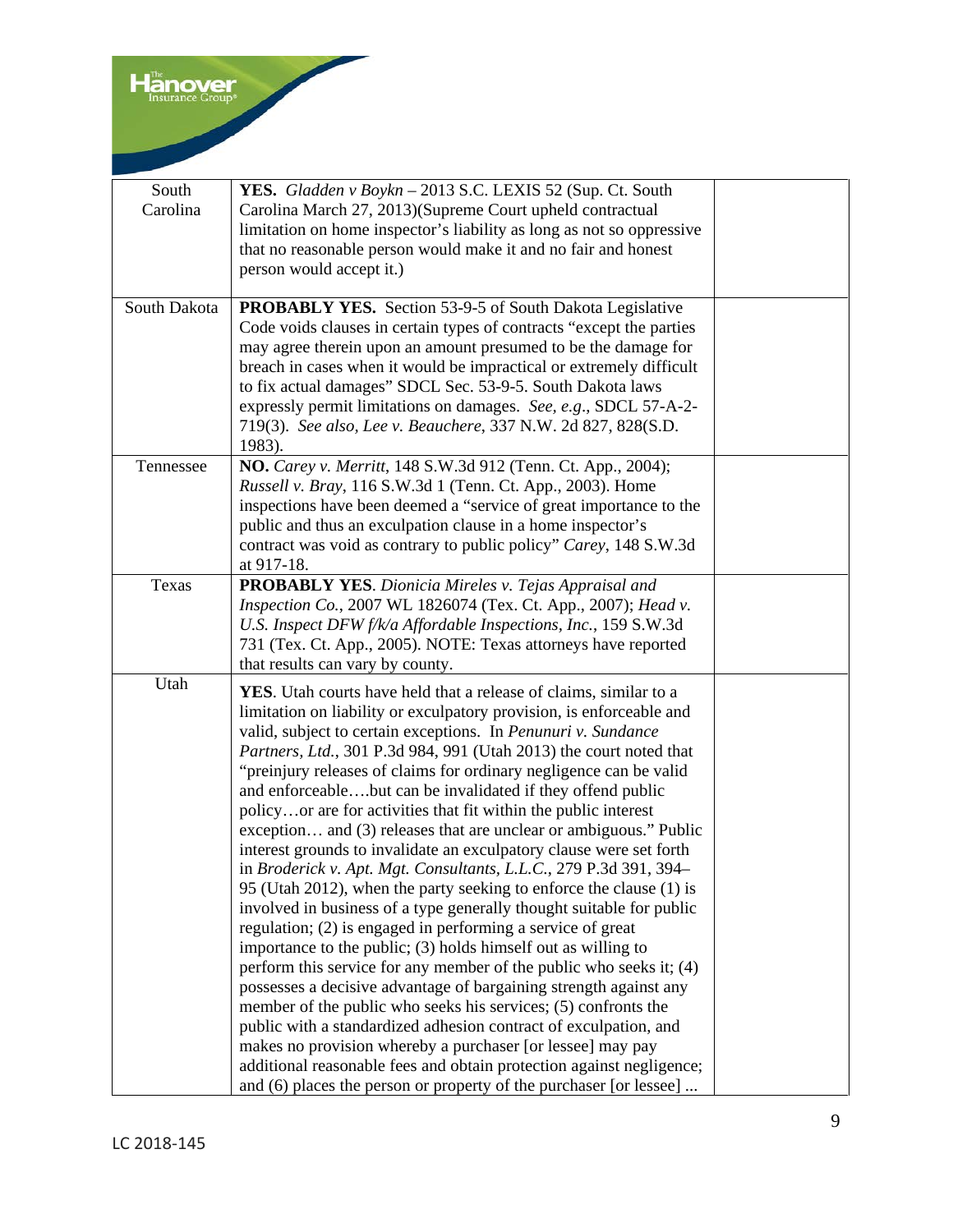|                     | under the control of the seller [or lessor], subject to the risk of<br>carelessness by the seller [or lessor,] or his agents. See also<br>Blaisdell v. Dentrix Dental Sys., Inc., 284 P.3d 616, 622 (Utah<br>2012) ("The limitation of liabilities clause in the contract between<br>Dr. Blaisdell and Dentrix is enforceable").                                                                                                                                                                                                                                                                                                                                                                                                                                                                                                                                                                                                                                                                                                                                                                                                                                                                    |  |
|---------------------|-----------------------------------------------------------------------------------------------------------------------------------------------------------------------------------------------------------------------------------------------------------------------------------------------------------------------------------------------------------------------------------------------------------------------------------------------------------------------------------------------------------------------------------------------------------------------------------------------------------------------------------------------------------------------------------------------------------------------------------------------------------------------------------------------------------------------------------------------------------------------------------------------------------------------------------------------------------------------------------------------------------------------------------------------------------------------------------------------------------------------------------------------------------------------------------------------------|--|
| Vermont             | <b>NO.</b> Dalury v. S-K-I, Ltd., 670 A.2d 795 (Vt., 1995) [exculpatory<br>clauses are unenforceable when they contravene public policy].<br>BUT see Provoncha v. Vermont Motorcross Assoc., Inc., 974 A.2d<br>1261 (Vt., 2009) [no public policy barriers to enforcing a clause<br>limiting liability of an association offering motor cross events].<br>Depends on whether "home inspection" is a service for which<br>public policy places the responsibility of maintenance on the<br>inspector.<br>Glassford v. BrickKicker, 2011 VT 118, 35 A.3d 1044 (Vt., 2011)<br>[stating that "home inspection" is a service for which public policy<br>requires invalidation of exculpatory clauses].                                                                                                                                                                                                                                                                                                                                                                                                                                                                                                   |  |
| Virginia            | PROBABLY. Ash v. All Star Lawn and Pest Control, Inc. 256 Va.<br>520 (Va., 1998) [disclaimer does not automatically remove liability,<br>but where inspector uses clear disclaimers and disclosure of his<br>failure to inspect specific areas of the structure, the inspector will<br>be insulated from liability. Ash at 525]; Howie v. Atl. Home<br>Inspection, Inc., 62 Va. Cir. 164 (Va. Cir. Ct., 2003) [applies Ash<br>to hold that liability was effectively disclaimed]; Williams v. Neff,<br>43 Va. Cir. 464, 466 (Va. Cir. Ct. 1997) [limited liability clause<br>considered liquidated damages clause and enforced].<br>BUT see Baird v. Dodson Bros. Exterminating Co., Inc., 217 Va.<br>745 (Va., 1977) [broad, generalized disclaimer does not<br>automatically insulate from liability]. See also, Kocinec v. Public<br>Storage, Inc., 489 F. Supp. 2d 555 (Norfolk 2007) where Eastern<br>District Virginia federal court agreed with <i>Howie</i> reasoning, stating<br>"contractual provision specifically limiting a party's liability"<br>embodies "one of the essential purposes of contract law--the<br>freedom of parties to limit their risks in commercial transactions". |  |
| Washington          | PROBABLY. Scott v. Pacific West Mountain Resort, 119 Wn.2d<br>484, 834 P.2d 6 (1992) where "exculpatory [limitation of<br>liability] clauses are enforceable unless (1) they violate public<br>policy, or (2) the negligence falls greatly below the standard<br>established by law for protection of others or (3) they are<br>inconspicuous." But see also, Mieske v. Bartell Drug Co., 92<br>Wn.2d 40, 593 P.2d 1308 (1979) where no one element is<br>controlling, and the court will look at all of the circumstances<br>surrounding the transaction.                                                                                                                                                                                                                                                                                                                                                                                                                                                                                                                                                                                                                                          |  |
| Washington,<br>D.C. | PROBABLY - LIMITED. Carleton v. Winter, 901 A.2d 174<br>(D.C. Ct. App., 2006) [cannot limit liability for gross negligence,<br>recklessness or intentional conduct. Strongly implies that where                                                                                                                                                                                                                                                                                                                                                                                                                                                                                                                                                                                                                                                                                                                                                                                                                                                                                                                                                                                                     |  |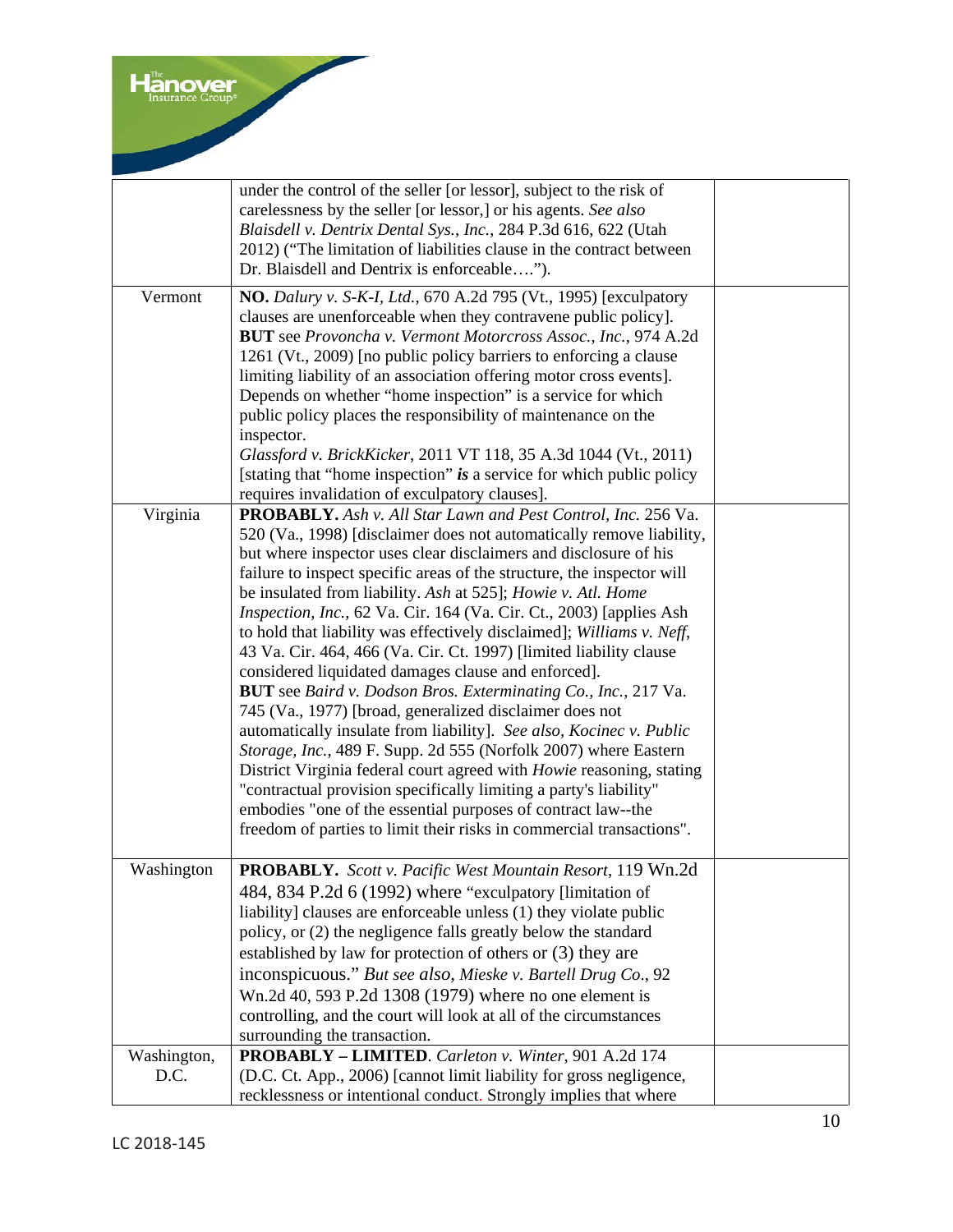anover

|               | there is no gross negligence, liability can be disclaimed]. Moore v.  |  |
|---------------|-----------------------------------------------------------------------|--|
|               | Waller, 930 A.2d 176 (2006) [General liability disclaimer (not        |  |
|               | related to home inspection) upheld. limitation clauses not enforced   |  |
|               | if doing so would be against public policy].                          |  |
| West Virginia | NO. Finch v. Inspectech, LLC, 727 S.E.2d 823 (W. Va., 2012)           |  |
|               | [limitation clauses in home inspection contracts contravene the       |  |
|               | home inspector standard of conduct established by W. Va. C.S.R. §     |  |
|               | 87-5-1 et seq.].                                                      |  |
| Wisconsin     | NO. Wis. Stat Sec. 440.976 states that "No home inspector may         |  |
|               | include, as a term or condition in an agreement to conduct a home     |  |
|               | inspection, any provision that disclaims the liability, or limits the |  |
|               | amount of damages for liability, of the home inspector for his or her |  |
|               | failure to comply with the standards of practice prescribed in this   |  |
|               | subchapter or in rules promulgated under this subchapter. See Wis.    |  |
|               | Stat Sec. 440.975 describing the standards of practice for home       |  |
|               | inspectors.                                                           |  |
| Wyoming       | POSSIBLY. Limitation clauses are enforceable as long as they do       |  |
|               | not contravene public policy and no willful or wanton misconduct      |  |
|               | is shown. Massengil v. S.M.A.R.T. Sports Medicine Clinic, P.C.,       |  |
|               | 996 P.2d 1132 (Wyo., 2000)(citing Shutkowski v. Carey, 725 P.2d       |  |
|               | 1057 (Wyo., 1986)). A four-factor test is used to determine if a      |  |
|               | limited liability clause would be enforced. First factor is whether   |  |
|               | duty to public exists. Public duty exists if service offered is of a  |  |
|               | type typically subject to public regulation. The lack of regulations  |  |
|               | for home inspectors indicates that Wyoming would not impose a         |  |
|               | duty to the public. However, the second factor concerning the         |  |
|               | nature of the services leans towards home inspectors providing an     |  |
|               | essential service. Third and fourth factors would be fact specific on |  |
|               | whether contract was fairly entered into or whether the intention of  |  |
|               | the parties was expressed in clear and unambiguous language. Not      |  |
|               | a settled area of law.                                                |  |

The Hanover Insurance Company wants to thank the following attorneys for their help and contributions to this Guide: Theresa M. Asoklis (MI), Diane Black (OK), Christopher B. Block (DE, FL, GA, KY, MD, NJ, NY, OH & PA), James M. Bowie (ME), Angela Beranek Brandt (SD), Amy R. Braun (VI, WA-DC), James Brawley (CT), Barry Z. Brodsky (CA), David C. Campbell (OR), Juliet A. Cox (KS, NE), David Daly (LA), Beverly A. DeLaune (LA, MS), Joseph W. Denneler (NJ), Jerry Dixon (NM), Craig Dowis (TX), Jeffrey P. Downer (WA), Jacob Favaron (LA), Jim Gibson (LA), Heather T. Gilbert (IL, IN, WI), Richard Glassman (AR, MS, TN), Melody J. Jolly (NC), Charles Jones (MN), Richard B. Korn (MO), Cory Laird (MT, ND, WY), Peter Landsiedel (MT, ND, WY), Michael Ludwig (AZ), Michael T. Marr (VI, WA-DC), David McGee (MN), Amber Merseal (MT, ND, WY), Stacey Moffet, Esq. (MD, VI, WA-DC), Cody J. Moorse (TX), David W. Overstreet (SC), Eris Bryan Paul (AL), John Palmeri (CO), George S. Pitcher (OR), Douglas P. Rucker, Jr. (VI, WA-DC), Hayes Ryan (IL), James K. Secrest, II (OK), John A. Snow (ID, NV, UT), Mark A. Solheim (MN), Stephanie R. Stomberg (IL, IN, WI), Doyle Valley (MA, NH, RI, T), Ben Weston (IA), David Wyant (WV).